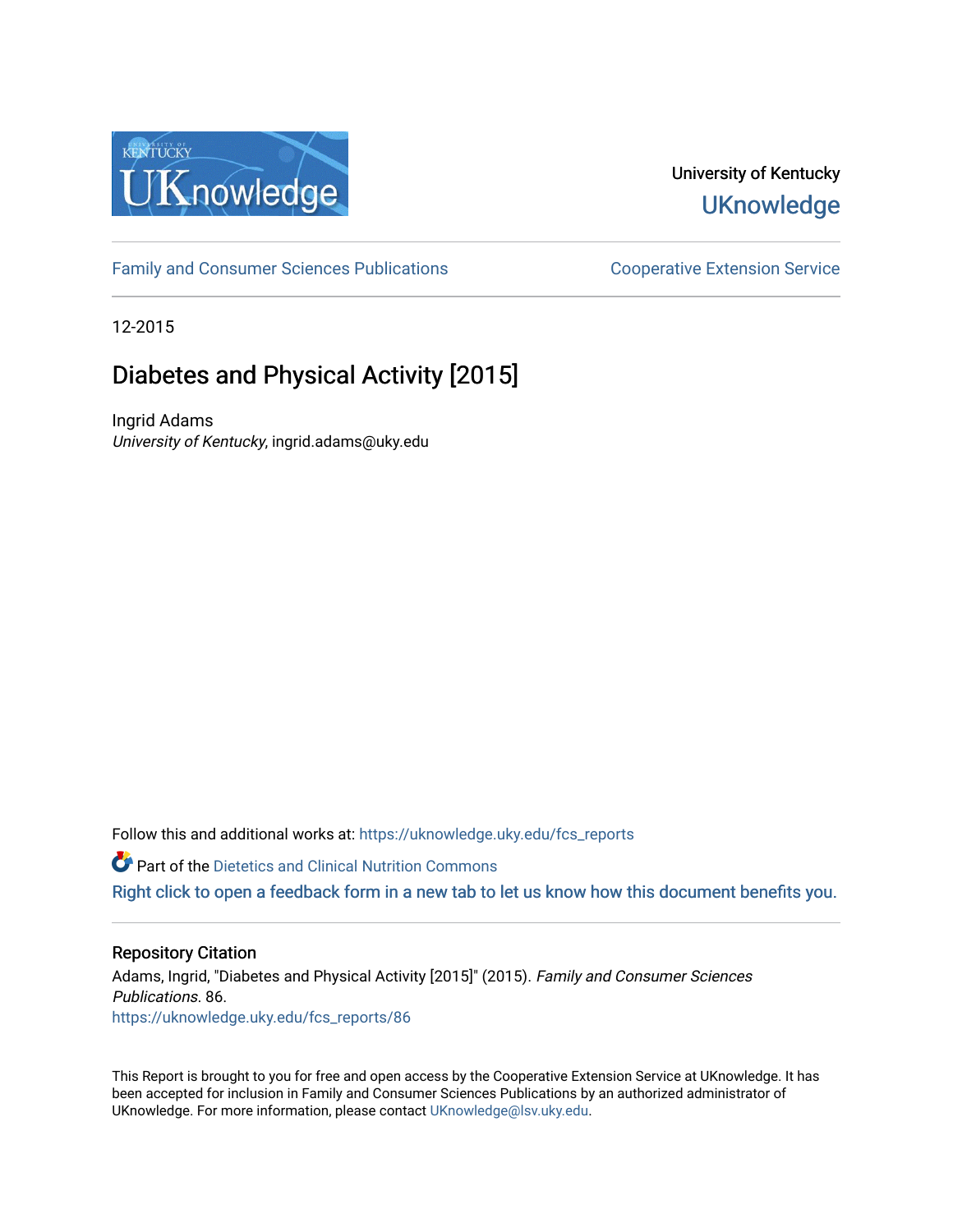FCS3-541



# **Diabetes and Physical Activity**

*Ingrid Adams, Dietetics and Human Nutrition*

**P**hysical activity plays an important part in the life of a person with diabetes. Being physically active helps you control your blood glucose and blood pressure. Taking part in physical activity provides protection against heart disease and stroke. Research shows that physical activity can even improve a person's mood and self esteem. In addition, physical activity is an excellent way to control excess weight.

## **Types of physical activity**

There are several types of exercise.

- Endurance exercise–moderate or vigorous aerobic movement
- Strength exercises
- Balance exercises
- Stretching exercises

### **How much physical activity should I do?**

The American Diabetes Association (ADA) developed a consensus statement with recommendations regarding exercise for patients with type 2 diabetes.

- Do 150 minutes per week or more of moderateintensity aerobic physical activity (brisk walk, jog, swim, bike)
- Do 75 minutes per week or more of vigorous aerobic exercise
- Distribute physical activity over three days per week or more
- Do resistance exercise three times per week. Target all major muscle groups (unless your health provider advises against it)
- Try not to go more than two days in a row without exercising

# **Guidelines on Starting an Individualized Exercise Program**

#### **Avoid strenuous activity if:**

- Blood pressure is higher than 180/100
- Active eye damage-proliferative retinopathy or recent laser therapy
- Recent foot problems or no feeling in extremities (hands and/or feet)
- Heart problems
- Over age 40
- Over age 30 and have had diabetes for more than 10 years

#### **Exercise plan**

Start with a little. If you haven't been doing any physical activity, talk to your health care team before you begin. Walking, working in the yard, and dancing are good ways to start. As you become stronger, you can add a few extra minutes to your physical activity. If you feel pain, slow down or stop and wait until it goes away. If the pain comes back, talk with your health care team right away.

#### **Goals of an exercise plan include:**

- Consistent exercise schedule
- Aerobic (jog, swim, bike) and anaerobic (weight lifting, push-ups) exercises
- Duration of 20 minutes/session or per day
- Intensity of 50-75 percent maximum heart capacity  $(220 - age = 100)$  percent capacity)
- If obese, burn or work off 700 to 2000 calories/week

*Being physically active helps you control your blood glucose and blood pressure.*

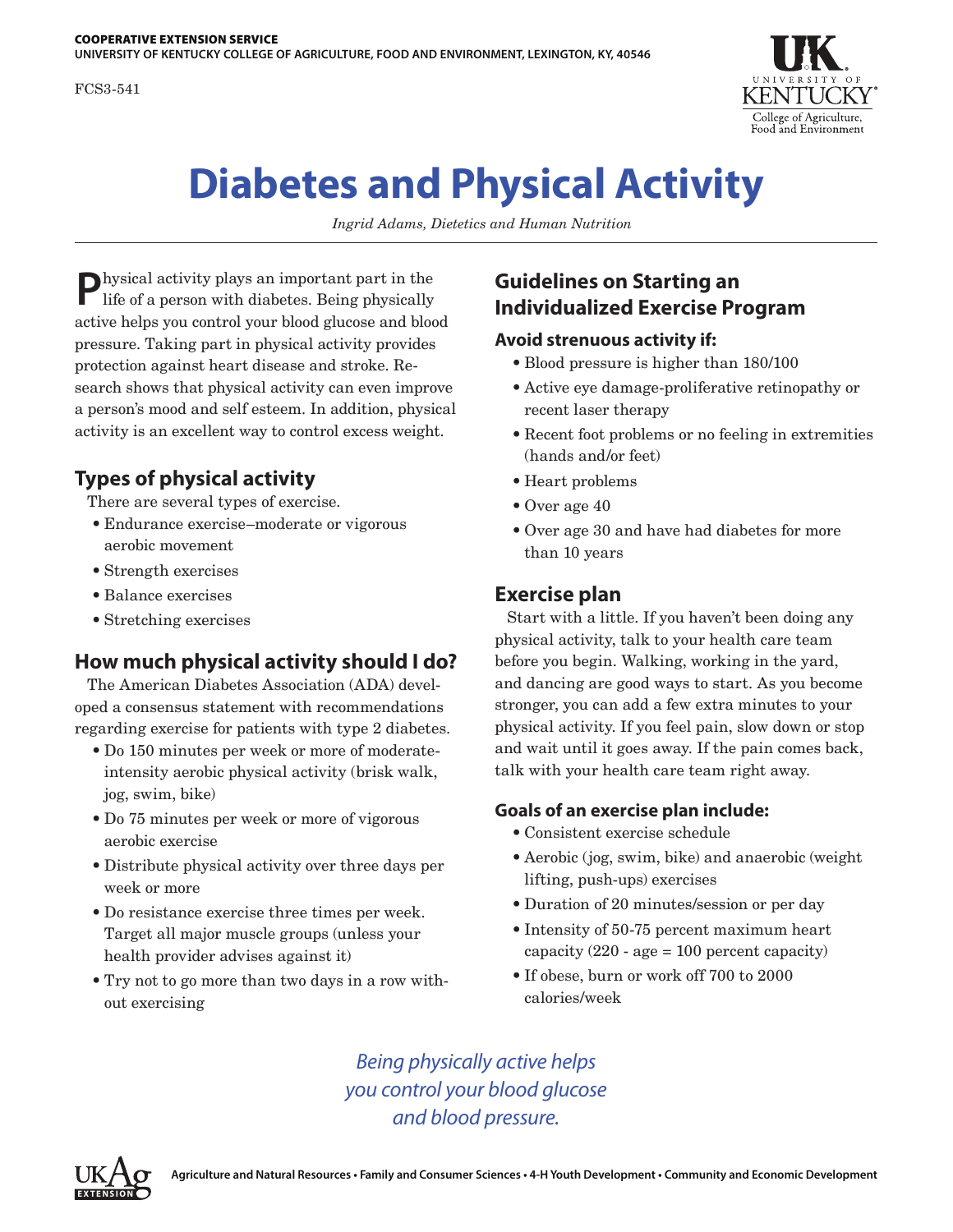#### **The ideal exercise plan is:**

- Individualized, based on:
	- Fitness level
	- Age
	- Weight
	- Personal goals
	- Medical history
- Cleared with your doctor

#### **Record the following details of your activities:**

- Blood-glucose values before and after 20 minutes of exercise
- Type, duration, intensity of exercise
- Any symptoms, such as pain dizziness, shortness of breath, low blood glucose or hypoglycemia.

Have your doctor explain to you which symptoms should be reported immediately and what to do about others that may occur.

| <b>Physical activities</b>                        |                                      |                                                                               |  |
|---------------------------------------------------|--------------------------------------|-------------------------------------------------------------------------------|--|
| <b>Moderate</b>                                   | <b>Vigorous</b>                      | <b>Strength Training</b>                                                      |  |
| Walking                                           | Climbing<br>stairs or<br>hills       | Exercises using<br>exercise bands, weight<br>machines, hand-held<br>weights   |  |
| Dancing                                           | Shoveling<br>snow                    | Callisthenic exercises<br>(body weight<br>provides resistance to<br>movement) |  |
| Swimming                                          | <b>Brisk</b><br>bicycling<br>up hill | Digging, lifting, and<br>carrying as part of<br>gardening                     |  |
| Water aerobics                                    | Digging<br>holes                     | Carrying groceries                                                            |  |
| Jogging                                           |                                      | Some yoga exercises                                                           |  |
| Aerobic exercise<br>classes                       |                                      | Some Tai Chi exercises                                                        |  |
| Bicycle riding<br>(stationary or on a<br>path)    |                                      |                                                                               |  |
| Gardening (raking<br>and pushing a lawn<br>mower) |                                      |                                                                               |  |
| <b>Tennis</b>                                     |                                      |                                                                               |  |
| Golf (without a cart)                             |                                      |                                                                               |  |

#### **Remember**

- Some physical activity is better than no physical activity.
- Get some physical activity every day. It's better to walk 10 or 20 minutes each day than one hour once a week.
- Physical activity may be broken into 10-minute segments.
- Always check with your physician before you get involved in physical activity.
- Choose an activity you enjoy. The more fun it is, the more likely you will do it each day. It's also good to exercise with a family member or friend.
- If you have a chronic condition and cannot do 150 minutes of moderate physical activity a week then, be as physically active as you can.

## **Safety Tips**

- Receive medical clearance before starting a physical activity program.
- Understand whether and how your diabetes affects your ability to do regular physical activity safely.
- Carry glucose tablets or a carbohydrate snack with you in case you get hypoglycemia. Wear or carry an identification tag or card saying that you have diabetes.
- Drink plenty of water before, during, and after the activity.
- Check your blood glucose before, during, and after exercising. Don't exercise when your blood glucose is over 240 mg/dl or if you have ketones in your urine.
- Don't exercise right before you go to sleep because it could cause hypoglycemia during the night.

*Walking is a moderate type of activity with low risk of injury. If you have been inactive for many years set as your goal: 3 hours to 3 hours and 30 minutes of walking a week. This is about 180 to 210 minutes. Start slowly and gradually work your way up to your goal.*

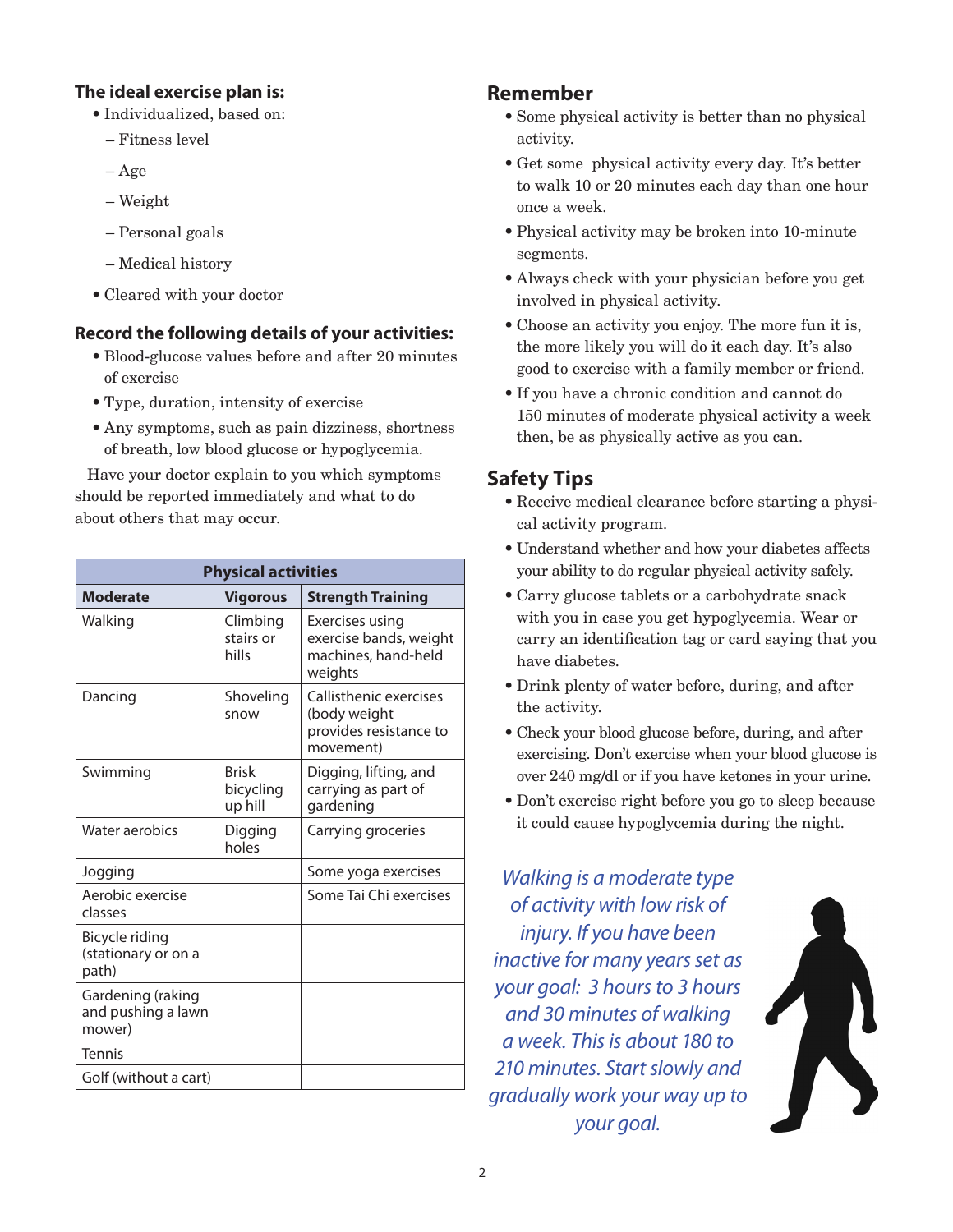# **Nine-week plan for physical activity**

| <b>Weeks 1 and 2</b>                                                                                                                                                                                                                         |                         |  |
|----------------------------------------------------------------------------------------------------------------------------------------------------------------------------------------------------------------------------------------------|-------------------------|--|
| Start at a low level. Walk 10 minutes a day 3 days a week.                                                                                                                                                                                   | Walk 30 minutes a week. |  |
| Divide the 10 minutes a day into two sessions.<br>For example, walk 5 minutes in the morning and 5 minutes in the evening.                                                                                                                   |                         |  |
| Walk one day and rest the next. For example, walk on Monday, rest on Tuesday; walk<br>on Wednesday, rest on Thursday; walk on Friday; rest on Saturday.                                                                                      |                         |  |
| <b>Week 3</b>                                                                                                                                                                                                                                |                         |  |
| Add 5 more minutes of exercise a day. You will now be walking 15 minutes a day.                                                                                                                                                              |                         |  |
| Your 15 minutes may be broken up into two sessions. For example, walk for 7<br>minutes in the morning and 8 minutes in the evening.                                                                                                          | Walk 45 minutes a week. |  |
| Walk for 15 minutes on Monday, Wednesday, and Friday                                                                                                                                                                                         |                         |  |
| <b>Week 4</b>                                                                                                                                                                                                                                |                         |  |
| Add 5 more minutes of exercise a day. You will now be walking for 20 minutes a day.                                                                                                                                                          |                         |  |
| Your 20 minutes may be broken up into two sessions. Walk for 10 minutes in the<br>morning and 10 minutes in the evening                                                                                                                      | Walk 60 minutes a week. |  |
| Walk for 20 minutes on Monday, Wednesday, and Friday                                                                                                                                                                                         |                         |  |
| Week <sub>5</sub>                                                                                                                                                                                                                            |                         |  |
| Add 5 more minutes of exercise a day. You will now be walking for 25 minutes a day.                                                                                                                                                          |                         |  |
| Your 25 minutes may be broken up into two or even three sessions. Walk for 15<br>minutes in the morning and 10 minutes in the afternoon or vice versa.                                                                                       | Walk 75 minutes a week. |  |
| Walk for 25 minutes on Monday, Wednesday, and Friday                                                                                                                                                                                         |                         |  |
| Week <sub>6</sub>                                                                                                                                                                                                                            |                         |  |
| Add 5 more minutes of exercise a day. You will now be walking for 30 minutes a day.                                                                                                                                                          |                         |  |
| Your 30 minutes may be broken up into two or even three sessions. Walk for 10<br>minutes in the morning, 10 minutes in the afternoon, and 10 minutes in the evening.<br>OR walk 15 minutes in the morning and 15 minutes in the evening.     | Walk 90 minutes a week. |  |
| Walk for 30 minutes on Monday, Wednesday, and Friday                                                                                                                                                                                         |                         |  |
| Week 7                                                                                                                                                                                                                                       |                         |  |
| Add 5 more minutes of exercise a day. You will now be walking for 35 minutes a day.                                                                                                                                                          |                         |  |
| Your 35 minutes may be broken up into two or even three sessions. Walk for 15<br>minutes in the morning, 10 minutes in the afternoon, and 10 minutes in the evening,<br>OR walk for 20 minutes in the morning and 15 minutes in the evening. | Walk 105 minutes a week |  |
| Walk for 35 minutes on Monday, Wednesday, and Friday                                                                                                                                                                                         |                         |  |
| Week 8                                                                                                                                                                                                                                       |                         |  |
| Add 5 more minutes of exercise a day. You will now be walking for 40 minutes a day.                                                                                                                                                          |                         |  |
| Your 40 minutes may be broken up into two or even three sessions. Walk for 20<br>minutes in the morning and 20 minutes in the evening.                                                                                                       | Walk 120 minutes a week |  |
| Walk for 20 minutes on Monday, Wednesday, and Friday                                                                                                                                                                                         |                         |  |
| Week <sub>9</sub>                                                                                                                                                                                                                            |                         |  |
| Add another day of activity on the weekend. Walk for 40 minutes on or throughout<br>the weekend.                                                                                                                                             |                         |  |
| Your 40 minutes may be broken up into smaller activity times.                                                                                                                                                                                | Walk 160 minutes a week |  |
| Gradually include activities such as hiking, biking, or an aerobic class.                                                                                                                                                                    |                         |  |

Adapted from: <http://www.health.gov/paguidelines/>